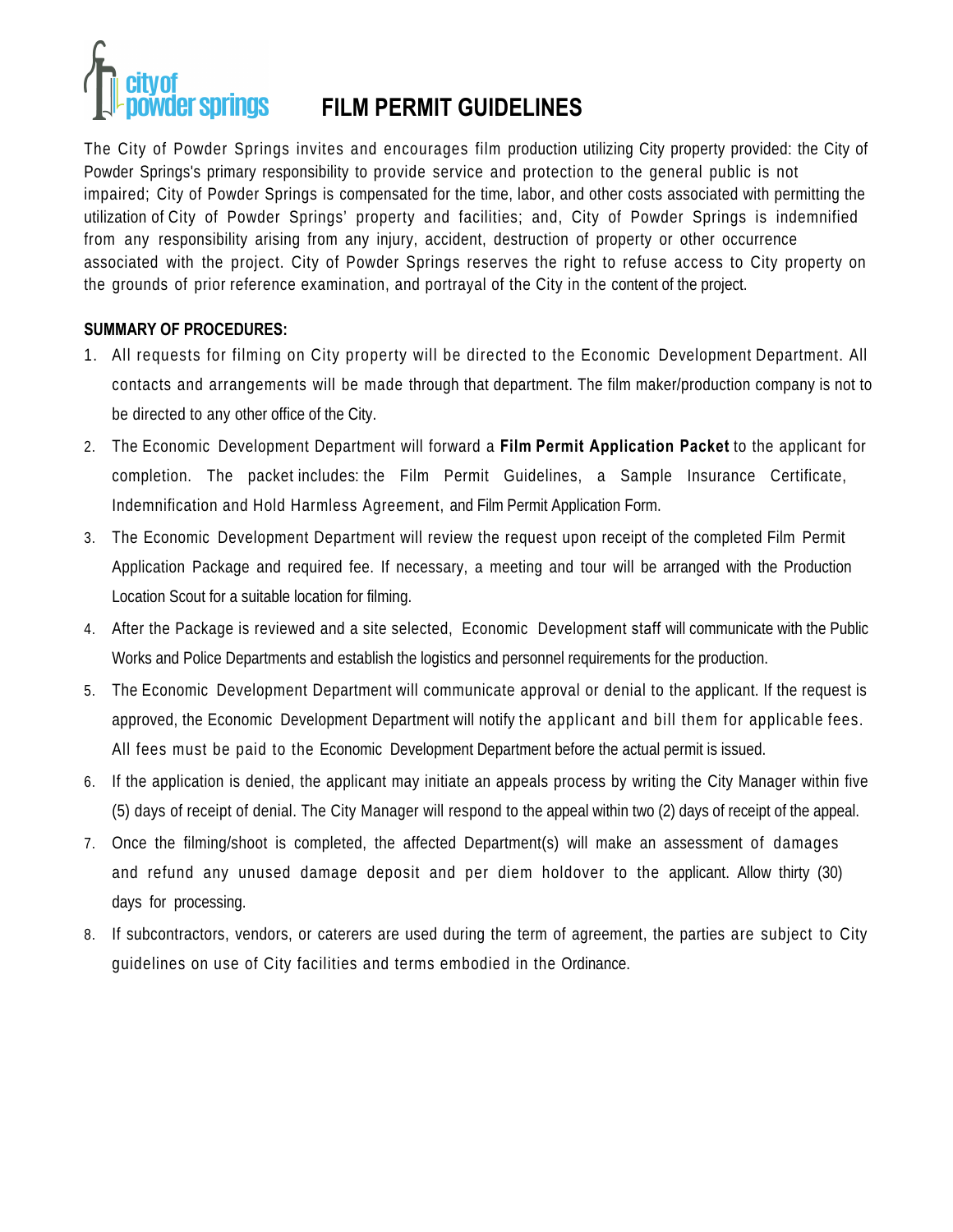### **ADMINISTRATIVE POLICIES AND PROCEDURES**

**FILM PERMIT REQUIRED FOR USE OF PUBLIC RIGHT OF WAY:** A Film Permit is required for any commercial film activity which involves the use of public or private property or the public right-of-way in any one location for longer than five (5) consecutive minutes, or impacts the public right of way beyond normal traffic. (Examples: on-street parking; interruption of vehicular or pedestrian traffic flow; placement of flats, cameras, lights or other equipment on public property.)

Application will be made on the **Film Permit Application Form** and presented to the Economic Development staff person for review. Early application is recommended as permits are issued on a first come first served basis, and time may be needed to work out any difficulties associated with the planned activity. Requirements may vary depending on the impact of the activity as defined below.

**NOTIFICATION OF AFFECTED BUSINESSES AND RESIDENTS:** The Production Company will notify all businesses and residents affected by the activity. Notification should take place following the City's review of the application, and no less than three (3) business days prior to the planned activity. Earlier notification may be required in cases where planned activities may have a significant impact on normal activities of the area (Example: activities impacting parking or traffic in the Downtown Business District, see Section VII.C). Exceptions may be made in special situations. The area to be covered by notification may vary depending on the impact of the planned activity, but will be a minimum of all businesses or residents in the linear block in which the activity is to occur.

**TRAFFIC CONTROL AND STREET CLOSURES:** Approval must be obtained prior to any film activity which would disrupt the normal flow of traffic. Traffic control, if needed, must be handled by off-duty police officers hired by the Production Company through the City's Police Department. The City retains the right to determine the number of officers needed. Intermittent holding of traffic shall not exceed three minute intervals except when specifically approved by permit.

Street closures are discouraged in most instances. Requests for street closures or diverting of traffic should be made well in advance to allow for planning of alternate routes and proper notification.

Interruption of traffic on state routes or closure of state routes requires prior approval from the Georgia Department of Transportation (GDOT), as well as the City. The Economic Development Department will provide the Production Company with the appropriate contact at the GDOT.

When street closures are necessary or film activity will impact the navigation of emergency vehicles, the Production Company must abide by a plan prescribed by the City Police Department for the provision of safety services in accordance with the City Code.

**SPECIAL EFFECTS, EXPLOSIVES AND SIMILAR DEVICES:** No film activity which involves the use of explosives, pyrotechnics, fire, smoke-making machines or other special effects may be undertaken unless specifically approved by Cobb County Fire and Emergency Services. Use of explosives or pyrotechnics requires a certificate from the Probate Court. The Production Company will be responsible for acquiring the permit. Cobb County Fire and Emergency Services will not issue a permit until they have received the certificate. The Economic Development Department can provide a contact at the Probate Court.

**REMOVAL OF VEGETATION:** Removal, cutting or trimming of vegetation in the public right-of-way is prohibited unless specifically approved by permit.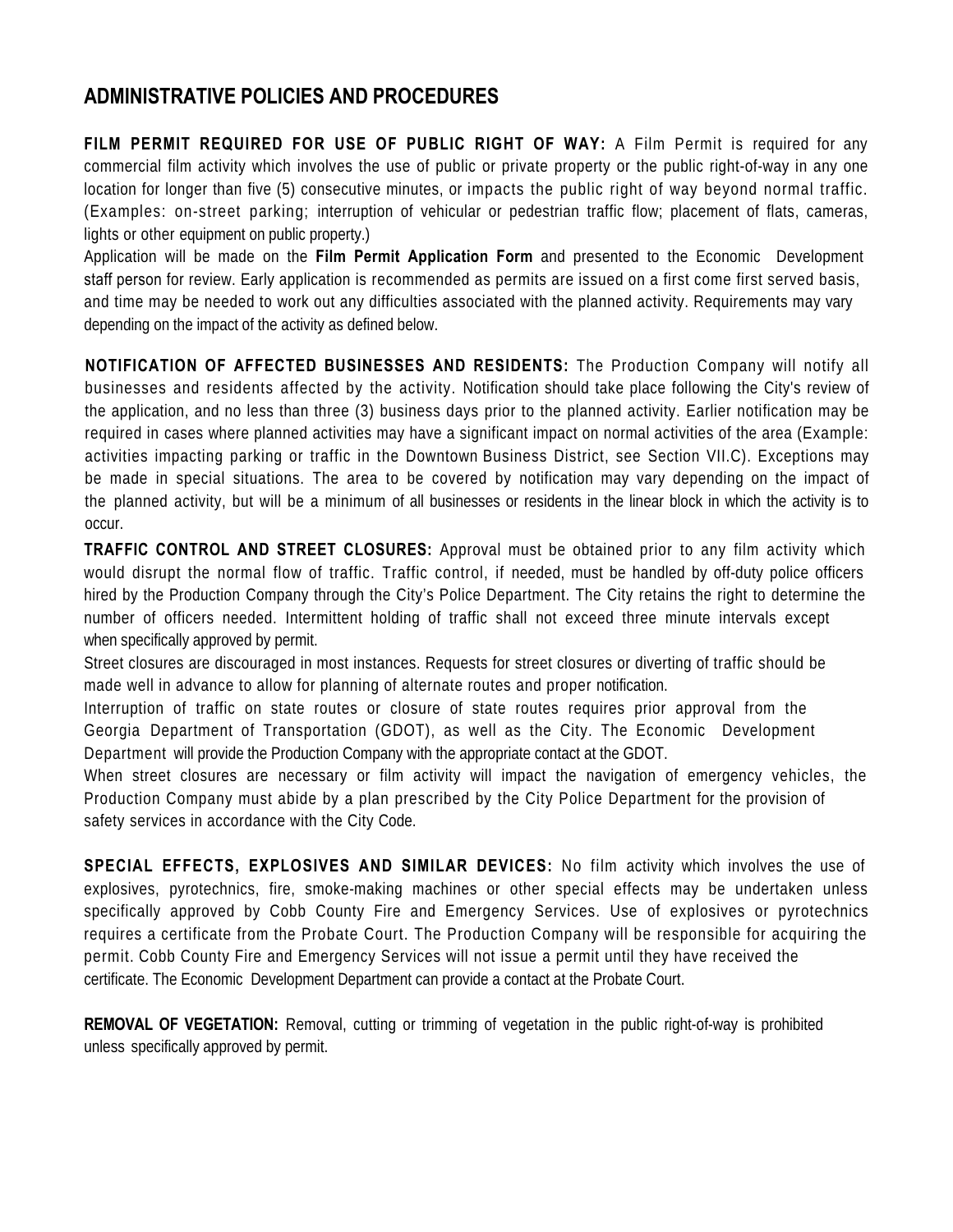#### **FILM IMPACT:**

A. LOW IMPACT FILM ACTIVITIES: In general, low impact activities in the area defined as those which:

- o Allow uninterrupted flow of pedestrian traffic;
- o Hold vehicular traffic for no more than one minute intervals;
- o Utilize no more than four (4) on-street parking spaces in any linear block containing businesses dependent on on-street parking;
- o Have minimal impact on normal business activities;
- o Take place in the Downtown Business District outside normal business hours;
- o Utilize no more than fifty percent (50%) of the on-street parking spaces in any linear block containing businesses not dependent on on-street parking;
- o Utilize no on-street parking where there are no marked on-street parking spaces;
- o Utilize no parking in alleys without prior approval by the abutting businesses and the Fire Department;
- o Provide parking for cast, crew, extras and other nonessential vehicles in off-street lots, as well as alternate parking for those displaced from these lots;
- o Provide a private holding area for extras; and
- o Conduct prep and wrap activities in accordance with the above.

B. HIGH IMPACT FILM ACTIVITIES: In general, high impact film activities are those that fall outside two or more of the criteria for a low impact activity. Additional criteria that classify a film activity as high impact include:

- o High speed chases or crashes;
- o Use of pyrotechnics or explosives; or
- o Use of aircraft.

#### **HISTORIC DOWNTOWN BUSINESS DISTRICT:**

- A. HISTORIC DOWNTOWN BUSINESS DISTRICT DEFINED: The Historic Downtown Business District is defined as those properties along Marietta Street from New Macland Road to Brownsville Road.
- B. PERMITTING AND NOTIFICATION PROCEDURE FOR HIGH IMPACT FILMING IN THE HISTORIC DOWNTOWN BUSINESS DISTRICT.

1. A completed Application for Permit shall be submitted to the Economic Development Department for review as soon as possible.

2. The Production Company shall distribute copies of the completed application, at minimum, to all businesses and residents within a full block in each direction from the planned activity no less than five (5) business days prior to the planned activity. The Production Company shall have each recipient initial for receipt of the application, and shall submit the sign-off sheet to the Economic Development Department.

3. Businesses shall have one (1) business day in which to notify the City of any concerns/objections in reference to the proposed film activities.

4. The Economic Development Department shall attempt to resolve concerns or objections reported in consultation with the business and the Production Company.

5. If the permit is issued, the Production Company will notify businesses and residents of the finalized plans, no less than three (3) business days in advance of the planned activities.

C. RESTRICTIONS

1. We discourage filming in the Historic Downtown Business District during the period from Thanksgiving day through December 31 and during special events utilizing the Town Square, Powder Springs Park, or Wildhorse Park. If filming is necessary during these times, it should be planned for a Sunday or outside normal business hours. Even low impact filming permits may be denied near merchants whose businesses are highly dependent on sales during these times, or during special events.

2. Filming will not be allowed within two (2) blocks of a planned event if the event is an annual event or if expenses have already been incurred prior to notification of planned film activities. Exceptions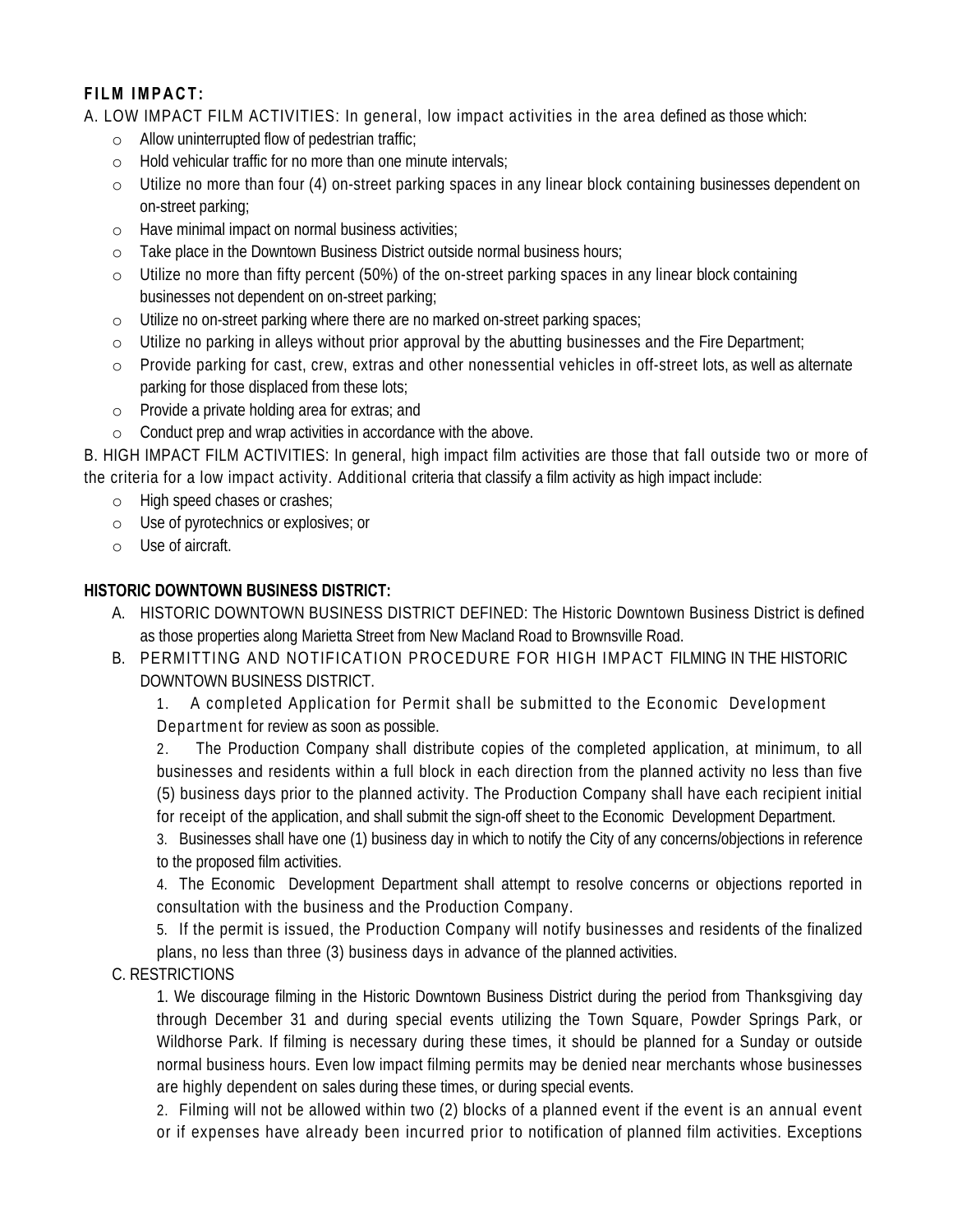may be made for low impact filming.

**3.** No more than two (2) film permits shall be issued within the downtown business district for any given time/date. Exceptions may be made for low impact filming.

#### **RESIDENTIAL AREAS**

- A. In areas zoned residential, film activities will not begin prior to 7:00 a.m., and will end by 11:00 p.m. weekdays and Sundays, and by midnight on Friday and Saturday, except with special advance permission.
- B. Affected residents in an area not less than two blocks in either direction must be notified by letter or in person not *less* than three days in advance. Notification should include information concerning the location and duration of the filming activity in question, as well as specifics regarding lights, noise, or any special effects.
- C. All equipment and support vehicles not in immediate use shall be parked so as not to cause any interference to pedestrians or vehicular traffic.
- D. When filming on residential streets which experience traffic congestion as a result of schools opening and closing or the morning and evening "rush" hours, neither pedestrian nor vehicular traffic may be held during these "rush" times, which will be agreed upon in advance by the film liaison and the locations' manager.
- E. Production vehicles must not block fire hydrants, driveways, or other access ramps unless authorized by the City or property owner. Ten (10) feet of clearance should be left on either side of affected driveways, unless otherwise authorized.
- F. Production vehicles must be parked in such a way as to not impede safe lines of vision at intersections.
- G. Lighting for filming, both (during the day and night, should be oriented away from neighboring residences wherever possible, and should not interfere with the safe movement of traffic.
- H. Production companies are responsible for cleaning and restoring locations used, including public and private lands, with a minimum amount of noise and disruption.
- I. Production companies blocking off or holding traffic on streets scheduled for garbage pick-up are responsible for:
	- moving trash cans to a location accessible to sanitation vehicles, and then returning them to their proper owners; or
	- coordinating, in advance, a time when sanitation vehicles may access the area affected.
- J. Residents may not charge production companies for use of the public right-of-way in front of their homes, nor prohibit use without justifiable cause, but may reasonably expect the right-of-way to be restored to its' original condition by the Production Company.
- K. Special effects involving sirens, gunshots, speeding cars, or other loud noises are limited to the hours before 11:00 p.m., unless cleared in advance with the City Film Office and the neighbors affected. (See attached noise ordinance)
- L. Wherever possible, base camps and dressing room trailers should be parked away from neighboring residences, and/or take steps to control noise from generators, slamming doors, engines, etc., in the early morning before 7:30 a.m. and after 9:00 p.m. in the evening.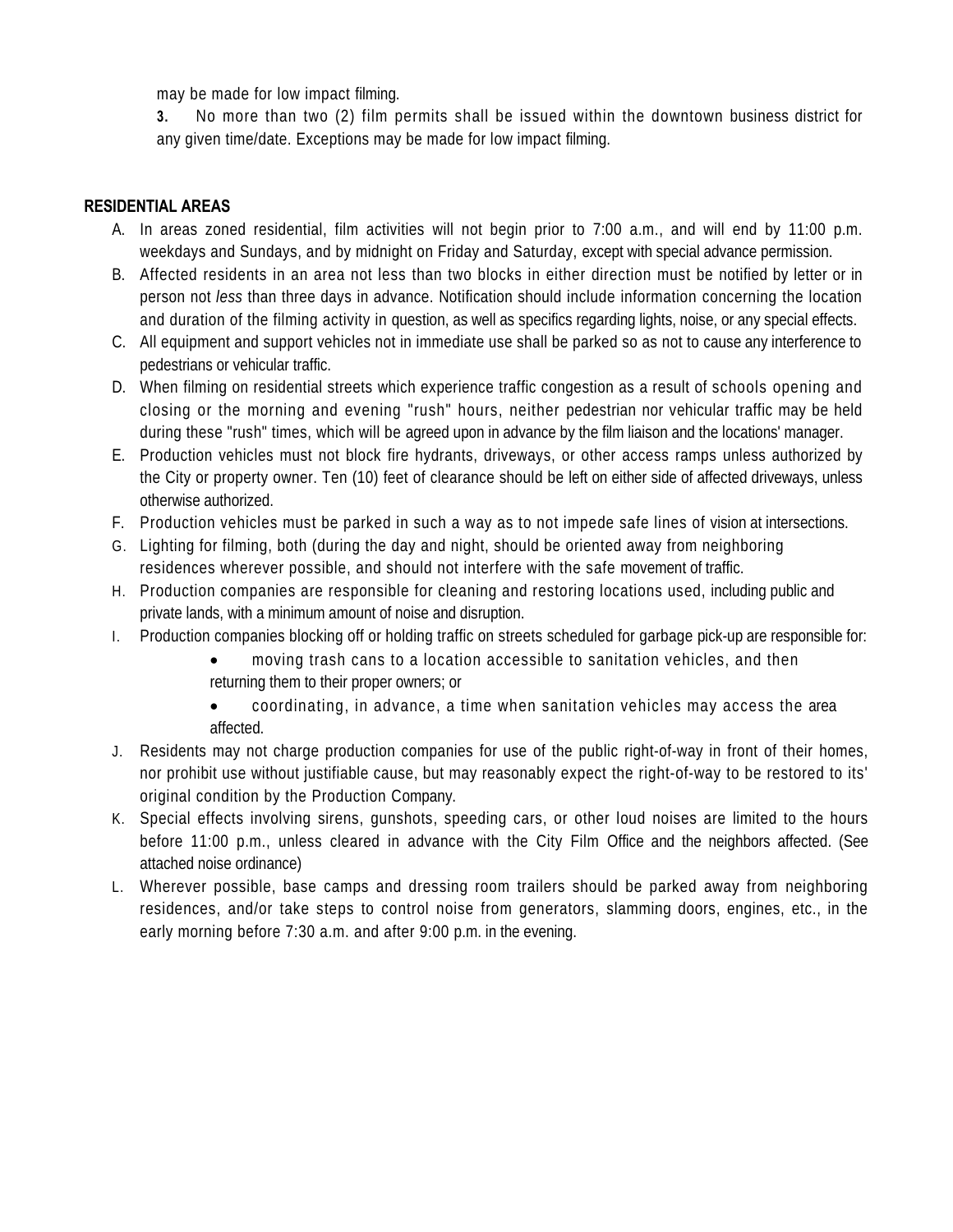**PERMIT FEES:** Each applicant will pay the required fees as established by resolution of the City Council. Where set fees are established, Production Companies pay the same fee as the general public for the service or facility. Services for which a fee has not been established will be charged on the basis of time, equipment, and material. All fees are subject to change.

- A. There is a **\$55.00** fee for a film permit to reimburse the City for the staff time required to evaluate the application and establish conditions of approval. Processing fees may be waived at the discretion of the City Manager for charitable and nonprofit organizations which qualify under Section 501C (3) of the United States Internal Revenue Code, and City sanctioned organizations if substantial benefits will inure to the City of Powder Springs.
- B. There are charges associated with use of certain City services or facilities. The facilities charges and in certain circumstances, the service fees, may be waived at the discretion of the City Manager for the following, if substantial benefits will inure to the City of Powder Springs:
	- 1. Productions conducted by a cable television company operating under a franchise granted by the City which are not conducted on public property, do not interfere with public right-of-ways, and which involve fewer than two (2) motor vehicles;
	- 2. Productions for wholly charitable or educational purposes and from which no profit is derived, either directly or indirectly;
	- 3. Student filming; and Productions by City sanctioned organizations

#### **Applicable Fees for Services:**

| <b>Street Closure</b>       | \$120 per day minimum                                                    |  |  |  |
|-----------------------------|--------------------------------------------------------------------------|--|--|--|
| $\circ$ A&B                 | Fire department permit fees are regulated by the Cobb County Fire and    |  |  |  |
| Explosives permit           | Emergency Services Department. In Addition, applicable federal and state |  |  |  |
| $\circ$ C Explosives permit | permits must be obtained for the use and transportation of               |  |  |  |

o Fireworks permit o Transport A & B explosive materials. Contact the film office if you have questions regarding these permits.

Permit for an enclosed tent .................................................. Per Cobb County Fire Marshal's requirements Facility Rental (varies with location/activity), Shall equal utilities for the day or \$100/day (minimum) whichever is greater. CHARGE FOR SERVICES RENDERED ON LATE REQUEST: There will be an additional \$100 charge for City services rendered as a result of requests made with less than two (2) working days notice.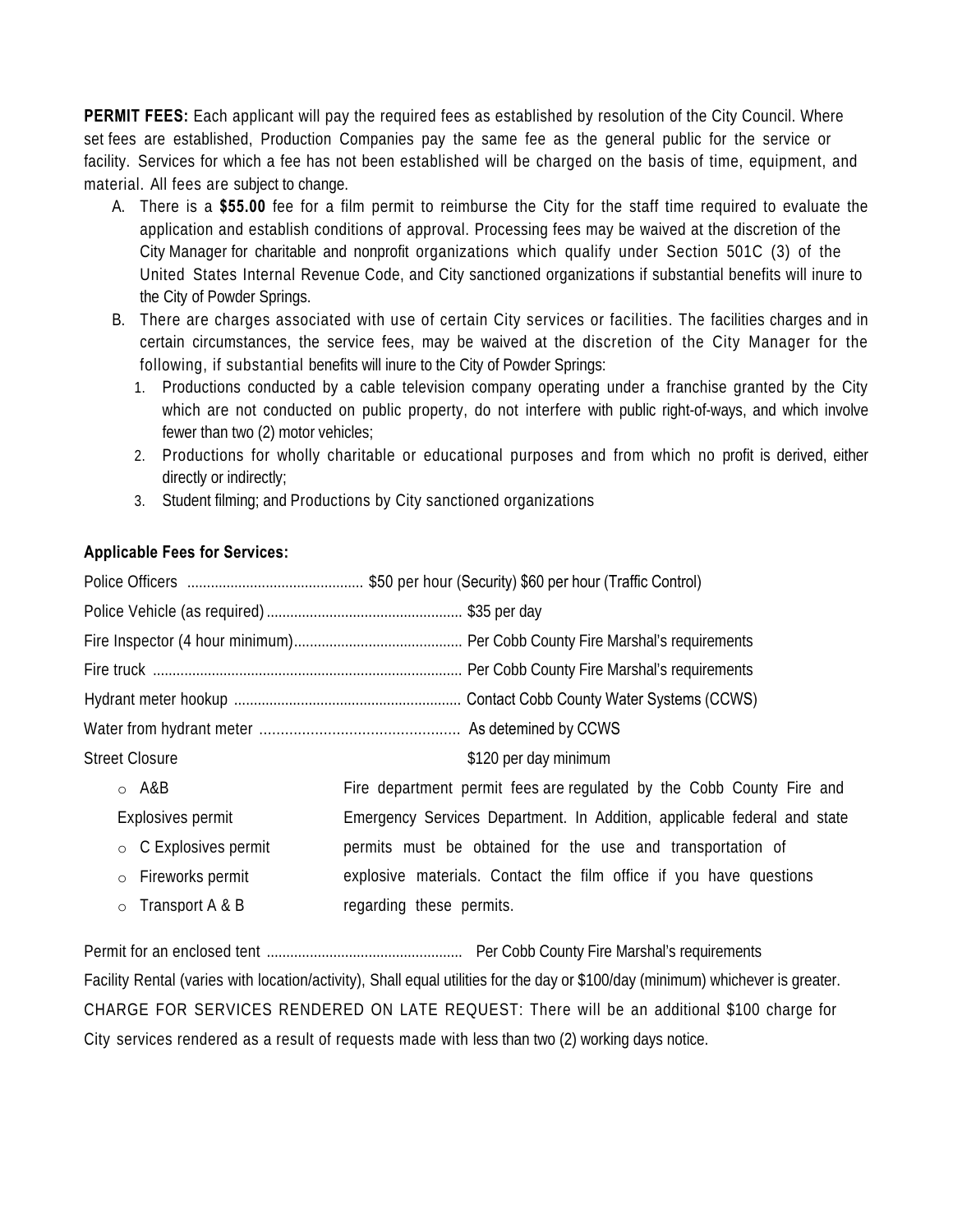#### **INSURANCE**

The Company agrees to provide and maintain the following minimum insurance coverage until the filming is completed and to furnish certificates from its insurance carriers, showing that it carries insurance in the following minimum limits.

a. Worker's Compensation: Statutory limits for state or states in which the work is to be performed.

b. Commercial general liability: comprehensive liability with endorsement with a minimum of one million dollars combined single limit coverage per occurrence for bodily injury and property damage that shall name the City of Powder Springs as an additional insured.

c. Automobile liability: Five hundred thousand dollars each person, five hundred thousand each accident and property damage, five hundred thousand each accident.

#### **INDEMNIFICATION**

The Company agrees to sign the Indemnification and Hold Harmless Agreement that is located in this packet.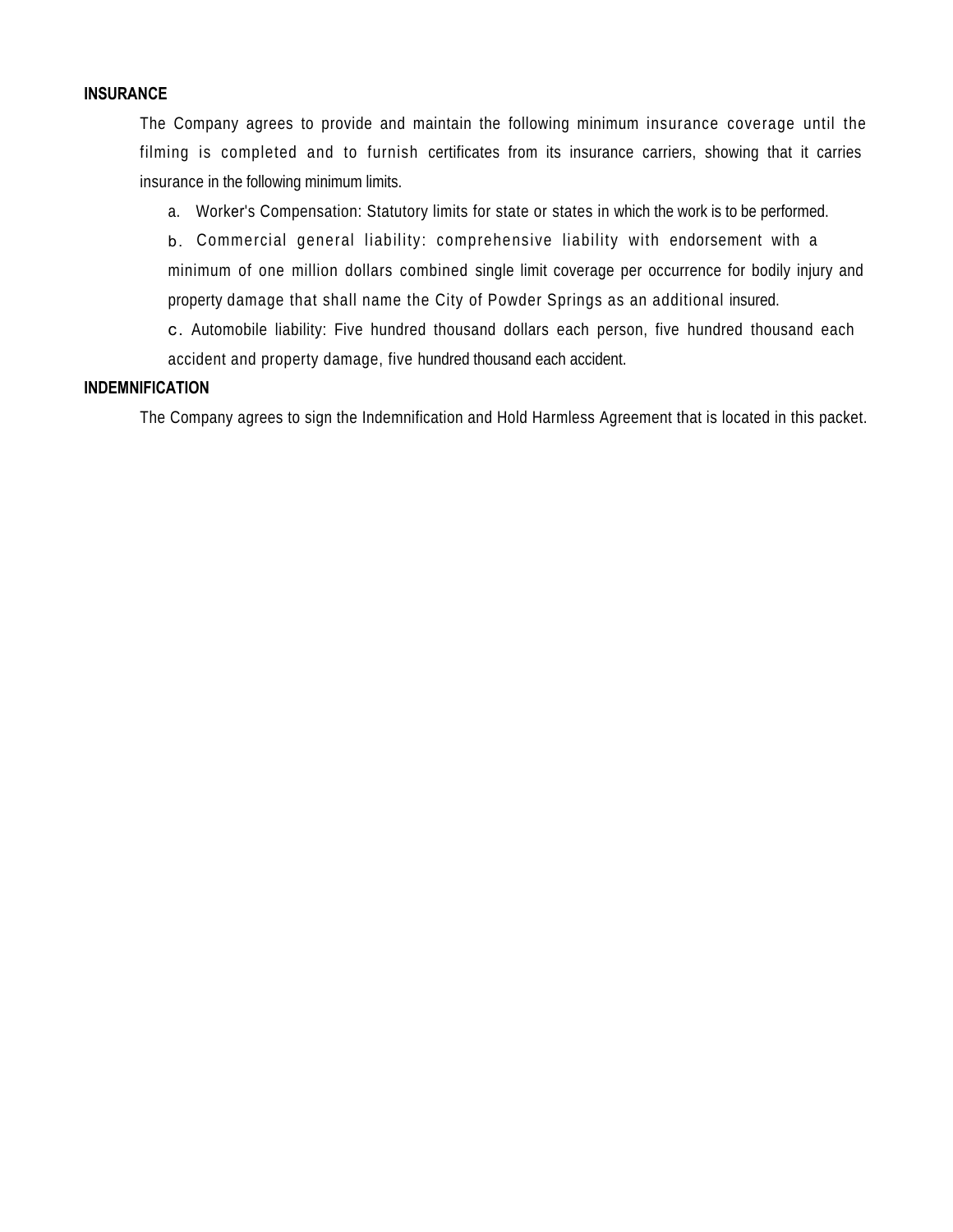| ACORI                                                                                                                                                                                                                                                                                                                                                                                                                                                         | DATE (MM/DD/YYYY)                                                                                                                                                                                                                                            |  |  |  |  |  |  |
|---------------------------------------------------------------------------------------------------------------------------------------------------------------------------------------------------------------------------------------------------------------------------------------------------------------------------------------------------------------------------------------------------------------------------------------------------------------|--------------------------------------------------------------------------------------------------------------------------------------------------------------------------------------------------------------------------------------------------------------|--|--|--|--|--|--|
| <b>CERTIFICATE OF LIABILITY INSURANCE</b><br>THIS CERTIFICATE IS ISSUED AS A MATTER OF INFORMATION ONLY AND CONFERS NO RIGHTS UPON THE CERTIFICATE HOLDER. THIS<br>CERTIFICATE DOES NOT AFFIRMATIVELY OR NEGATIVELY AMEND, EXTEND OR ALTER THE COVERAGE AFFORDED BY THE POLICIES<br>BELOW. THIS CERTIFICATE OF INSURANCE DOES NOT CONSTITUTE A CONTRACT BETWEEN THE ISSUING INSURER(S), AUTHORIZED<br>REPRESENTATIVE OR PRODUCER, AND THE CERTIFICATE HOLDER. |                                                                                                                                                                                                                                                              |  |  |  |  |  |  |
| IMPORTANT: If the certificate holder is an ADDITIONAL INSURED, the policy(ies) must be endorsed. If SUBROGATION IS WAIVED, subject to<br>the terms and conditions of the policy, certain policies may require an endorsement. A statement on this certificate does not confer rights to the<br>certificate holder in lieu of such endorsement(s).                                                                                                             |                                                                                                                                                                                                                                                              |  |  |  |  |  |  |
| <b>PRODUCER</b>                                                                                                                                                                                                                                                                                                                                                                                                                                               | <b>CONTACT</b><br>NAME:                                                                                                                                                                                                                                      |  |  |  |  |  |  |
| insureon (BIN Insurance Holdings LLC.)                                                                                                                                                                                                                                                                                                                                                                                                                        | <b>PHONE</b><br>FAX<br>(A/C, No):<br>(800) 655-1714<br>(972) 390-8484<br>$(A/C, No, Ext)$ :                                                                                                                                                                  |  |  |  |  |  |  |
| 30 North LaSalle Street, Suite 2500<br>insureon                                                                                                                                                                                                                                                                                                                                                                                                               | È-MAIL<br>ADDRESS:                                                                                                                                                                                                                                           |  |  |  |  |  |  |
| Chicago, IL 60602                                                                                                                                                                                                                                                                                                                                                                                                                                             | INSURER(S) AFFORDING COVERAGE<br><b>NAIC#</b>                                                                                                                                                                                                                |  |  |  |  |  |  |
|                                                                                                                                                                                                                                                                                                                                                                                                                                                               | 19879<br><b>INSURER A: AMTrust/Security National Insurance Company</b>                                                                                                                                                                                       |  |  |  |  |  |  |
| <b>INSURED</b>                                                                                                                                                                                                                                                                                                                                                                                                                                                | <b>INSURER B:</b>                                                                                                                                                                                                                                            |  |  |  |  |  |  |
| <b>Expert Appliance Repair</b>                                                                                                                                                                                                                                                                                                                                                                                                                                | <b>INSURER C:</b>                                                                                                                                                                                                                                            |  |  |  |  |  |  |
| 24 West St.                                                                                                                                                                                                                                                                                                                                                                                                                                                   | INSURER D:                                                                                                                                                                                                                                                   |  |  |  |  |  |  |
| Beverly Hills, CA 90210                                                                                                                                                                                                                                                                                                                                                                                                                                       | <b>INSURER E:</b>                                                                                                                                                                                                                                            |  |  |  |  |  |  |
|                                                                                                                                                                                                                                                                                                                                                                                                                                                               | <b>INSURER F:</b>                                                                                                                                                                                                                                            |  |  |  |  |  |  |
| <b>COVERAGES</b><br><b>CERTIFICATE NUMBER:</b>                                                                                                                                                                                                                                                                                                                                                                                                                | <b>REVISION NUMBER:</b>                                                                                                                                                                                                                                      |  |  |  |  |  |  |
|                                                                                                                                                                                                                                                                                                                                                                                                                                                               | THIS IS TO CERTIFY THAT THE POLICIES OF INSURANCE LISTED BELOW HAVE BEEN ISSUED TO THE INSURED NAMED ABOVE FOR THE POLICY PERIOD                                                                                                                             |  |  |  |  |  |  |
| EXCLUSIONS AND CONDITIONS OF SUCH POLICIES. LIMITS SHOWN MAY HAVE BEEN REDUCED BY PAID CLAIMS.                                                                                                                                                                                                                                                                                                                                                                | INDICATED. NOTWITHSTANDING ANY REQUIREMENT, TERM OR CONDITION OF ANY CONTRACT OR OTHER DOCUMENT WITH RESPECT TO WHICH THIS<br>CERTIFICATE MAY BE ISSUED OR MAY PERTAIN, THE INSURANCE AFFORDED BY THE POLICIES DESCRIBED HEREIN IS SUBJECT TO ALL THE TERMS, |  |  |  |  |  |  |
| <b>ADDL SUBR</b><br><b>INSR</b><br><b>TYPE OF INSURANCE</b><br><b>POLICY NUMBER</b><br><b>LTR</b><br>INSR WVD                                                                                                                                                                                                                                                                                                                                                 | POLICY EFF POLICY EXP<br>(MM/DD/YYYY) (MM/DD/YYYY)<br><b>LIMITS</b>                                                                                                                                                                                          |  |  |  |  |  |  |
| <b>GENERAL LIABILITY</b>                                                                                                                                                                                                                                                                                                                                                                                                                                      | \$1,000,000<br>EACH OCCURRENCE                                                                                                                                                                                                                               |  |  |  |  |  |  |
| 30104<br>х<br>COMMERCIAL GENERAL LIABILITY                                                                                                                                                                                                                                                                                                                                                                                                                    | <b>DAMAGE TO RENTED</b><br>\$1,000,000<br>PREMISES (Ea occurrence)                                                                                                                                                                                           |  |  |  |  |  |  |
| 46SBABG88384<br>CLAIMS-MADE   X<br><b>OCCUR</b>                                                                                                                                                                                                                                                                                                                                                                                                               | 7/31/2013 7/31/2014<br>\$5,000<br>MED EXP (Any one person)                                                                                                                                                                                                   |  |  |  |  |  |  |
|                                                                                                                                                                                                                                                                                                                                                                                                                                                               | \$1,000,000<br>PERSONAL & ADV INJURY                                                                                                                                                                                                                         |  |  |  |  |  |  |
|                                                                                                                                                                                                                                                                                                                                                                                                                                                               | \$2,000,000<br><b>GENERAL AGGREGATE</b>                                                                                                                                                                                                                      |  |  |  |  |  |  |
| GEN'L AGGREGATE LIMIT APPLIES PER:                                                                                                                                                                                                                                                                                                                                                                                                                            | \$2,000,000<br>PRODUCTS - COMP/OP AGG                                                                                                                                                                                                                        |  |  |  |  |  |  |
| PRO-<br>JECT<br>x<br><b>POLICY</b><br>LOC                                                                                                                                                                                                                                                                                                                                                                                                                     | $\mathbb S$                                                                                                                                                                                                                                                  |  |  |  |  |  |  |
| <b>AUTOMOBILE LIABILITY</b>                                                                                                                                                                                                                                                                                                                                                                                                                                   | <b>COMBINED SINGLE LIMIT</b><br>$\mathbb{S}$<br>(Ea accident)                                                                                                                                                                                                |  |  |  |  |  |  |
| ANY AUTO                                                                                                                                                                                                                                                                                                                                                                                                                                                      | $\mathbb S$<br>BODILY INJURY (Per person)                                                                                                                                                                                                                    |  |  |  |  |  |  |
| <b>ALL OWNED</b><br><b>SCHEDULED</b><br><b>AUTOS</b><br><b>AUTOS</b>                                                                                                                                                                                                                                                                                                                                                                                          | $\mathbb S$<br>BODILY INJURY (Per accident)                                                                                                                                                                                                                  |  |  |  |  |  |  |
| NON-OWNED<br><b>HIRED AUTOS</b><br><b>AUTOS</b>                                                                                                                                                                                                                                                                                                                                                                                                               | PROPERTY DAMAGE<br>\$<br>(Per accident)                                                                                                                                                                                                                      |  |  |  |  |  |  |
|                                                                                                                                                                                                                                                                                                                                                                                                                                                               | \$                                                                                                                                                                                                                                                           |  |  |  |  |  |  |
| <b>UMBRELLA LIAB</b><br><b>OCCUR</b>                                                                                                                                                                                                                                                                                                                                                                                                                          | EACH OCCURRENCE<br>\$                                                                                                                                                                                                                                        |  |  |  |  |  |  |
| <b>EXCESS LIAB</b><br><b>CLAIMS-MADE</b>                                                                                                                                                                                                                                                                                                                                                                                                                      | <b>AGGREGATE</b><br>\$                                                                                                                                                                                                                                       |  |  |  |  |  |  |
| DED<br><b>RETENTION \$</b>                                                                                                                                                                                                                                                                                                                                                                                                                                    | \$                                                                                                                                                                                                                                                           |  |  |  |  |  |  |
| <b>WORKERS COMPENSATION</b>                                                                                                                                                                                                                                                                                                                                                                                                                                   | WC STATU-<br>OTH-<br><b>TORY LIMITS</b><br>ER.                                                                                                                                                                                                               |  |  |  |  |  |  |
| AND EMPLOYERS' LIABILITY<br>Y / N<br>ANY PROPRIETOR/PARTNER/EXECUTIVE                                                                                                                                                                                                                                                                                                                                                                                         | E.L. EACH ACCIDENT<br>\$                                                                                                                                                                                                                                     |  |  |  |  |  |  |
| N/A<br>OFFICER/MEMBER EXCLUDED?<br>(Mandatory in NH)                                                                                                                                                                                                                                                                                                                                                                                                          | E.L. DISEASE - EA EMPLOYEE \$                                                                                                                                                                                                                                |  |  |  |  |  |  |
| If yes, describe under<br>DÉSCRIPTION OF OPERATIONS below                                                                                                                                                                                                                                                                                                                                                                                                     | E.L. DISEASE - POLICY LIMIT  <br>-S                                                                                                                                                                                                                          |  |  |  |  |  |  |
|                                                                                                                                                                                                                                                                                                                                                                                                                                                               |                                                                                                                                                                                                                                                              |  |  |  |  |  |  |
|                                                                                                                                                                                                                                                                                                                                                                                                                                                               |                                                                                                                                                                                                                                                              |  |  |  |  |  |  |
|                                                                                                                                                                                                                                                                                                                                                                                                                                                               |                                                                                                                                                                                                                                                              |  |  |  |  |  |  |
| DESCRIPTION OF OPERATIONS / LOCATIONS / VEHICLES (Attach ACORD 101, Additional Remarks Schedule, if more space is required)                                                                                                                                                                                                                                                                                                                                   |                                                                                                                                                                                                                                                              |  |  |  |  |  |  |
|                                                                                                                                                                                                                                                                                                                                                                                                                                                               |                                                                                                                                                                                                                                                              |  |  |  |  |  |  |
|                                                                                                                                                                                                                                                                                                                                                                                                                                                               |                                                                                                                                                                                                                                                              |  |  |  |  |  |  |
|                                                                                                                                                                                                                                                                                                                                                                                                                                                               |                                                                                                                                                                                                                                                              |  |  |  |  |  |  |
|                                                                                                                                                                                                                                                                                                                                                                                                                                                               |                                                                                                                                                                                                                                                              |  |  |  |  |  |  |
|                                                                                                                                                                                                                                                                                                                                                                                                                                                               |                                                                                                                                                                                                                                                              |  |  |  |  |  |  |
|                                                                                                                                                                                                                                                                                                                                                                                                                                                               |                                                                                                                                                                                                                                                              |  |  |  |  |  |  |
| <b>CERTIFICATE HOLDER</b>                                                                                                                                                                                                                                                                                                                                                                                                                                     | <b>CANCELLATION</b>                                                                                                                                                                                                                                          |  |  |  |  |  |  |
|                                                                                                                                                                                                                                                                                                                                                                                                                                                               |                                                                                                                                                                                                                                                              |  |  |  |  |  |  |
| Insured's Copy                                                                                                                                                                                                                                                                                                                                                                                                                                                | SHOULD ANY OF THE ABOVE DESCRIBED POLICIES BE CANCELLED BEFORE<br>THE EXPIRATION DATE THEREOF, NOTICE WILL BE DELIVERED IN<br>ACCORDANCE WITH THE POLICY PROVISIONS.                                                                                         |  |  |  |  |  |  |
|                                                                                                                                                                                                                                                                                                                                                                                                                                                               | <b>AUTHORIZED REPRESENTATIVE</b>                                                                                                                                                                                                                             |  |  |  |  |  |  |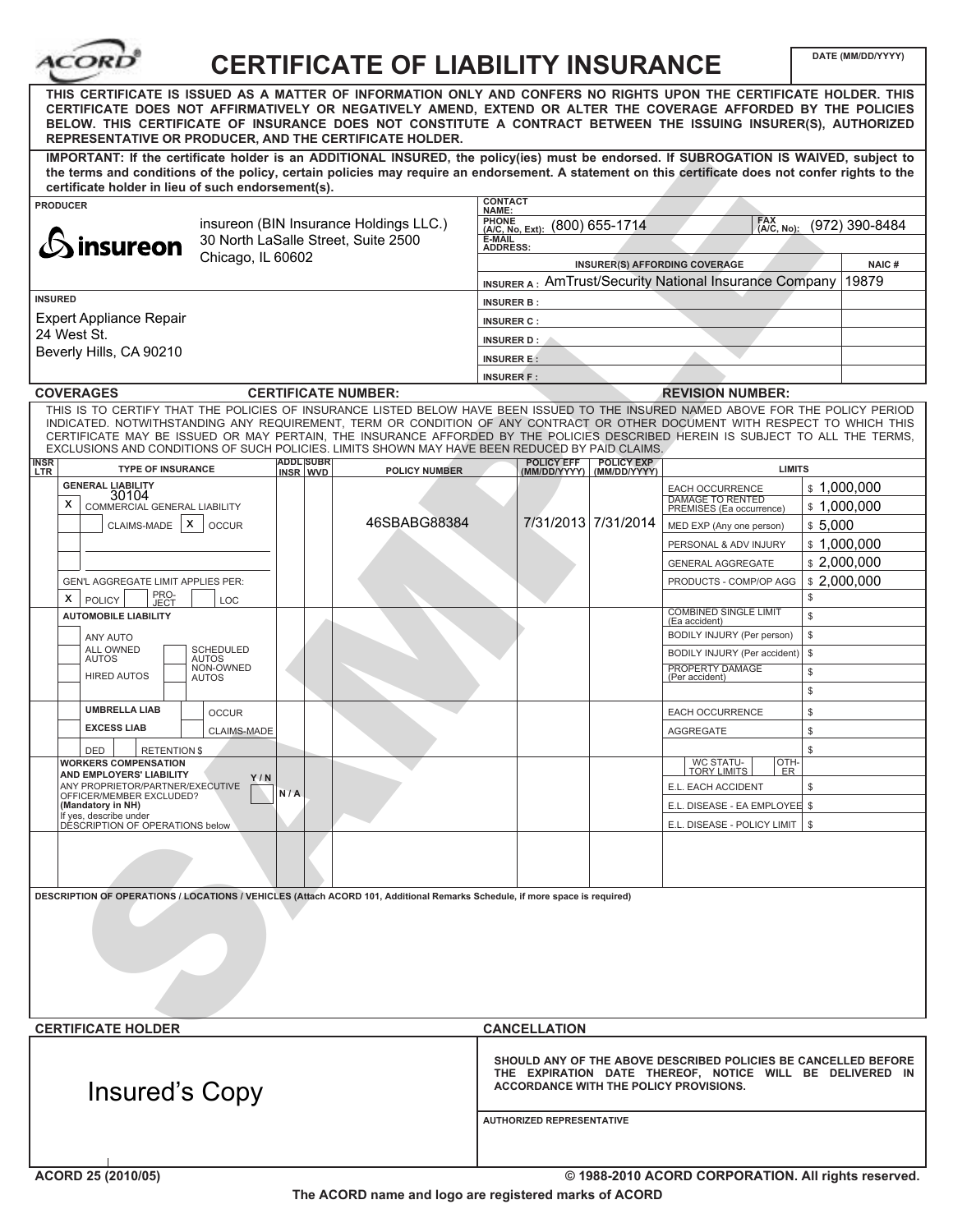# **FILM PERMIT INDEMNIFICATION AND HOLD HARMLESS AGREEMENT**

WHEREAS, User desires to access certain City owned property known and located at (the "Property"), trails and rights of way;

WHEREAS, the City desires to allow the User to access a portion of said space;

NOW THEREFORE, in consideration of permission to and/or the use of the said space by the User, and other good and valuable consideration, the User does hereby represent, warrant and agree as follows:

The User shall indemnify and hold harmless the City, its Mayor, City Council, Officials, employees, and agents, from and against all claims, damages, losses, liabilities, and expenses including attorney's fees arising out of or resulting from Vendor's use of the City's Property and/or anyone directly or indirectly employed by User or anyone for whose acts any of them may be liable.

Furthermore, the User shall also indemnify and hold harmless the City, its Mayor, City Council, Officials, employees, and agents, from and against all claims, damages, losses, liabilities, and expenses including attorney's fees arising out of or resulting from User's use of the City's Property, provided that any such claim, damage, loss, liability and/or expense:

(1) is attributable to bodily injury, sickness disease or death, or to injury or destruction of real or tangible property, including the loss of use resulting therefrom, and

(2) is caused in whole or in part by any negligent act or omission of the User, anyone directly or indirectly employed by them or anyone for whose acts any of them may be liable, regardless of whether or not said claim, damage, loss and/or expense is caused in part by the City and regardless of whether or not any such negligence, including that of the City, is contributory in nature.

The indemnification and hold harmless terms agreed to by User herein forth above shall not apply to those liabilities, claims, damages, injuries, losses or expenses arising out of bodily injury to persons, death, or damage to property caused by or resulting from sole negligence of the City, its officers, agents or employees.

That if any provision of this indemnification and Hold Harmless Agreement, or the application thereof to any person or circumstance, is found to be invalid by a court of competent jurisdiction in Cobb County, Georgia, the remainder of the provisions of this Agreement, or the application of such provisions to persons or circumstances other than those as to which it is found to be invalid, as the case may be, shall not be affected thereby.

\_\_\_\_\_\_\_\_\_\_\_\_\_\_\_\_\_\_\_\_\_\_\_\_\_\_\_\_\_\_\_\_\_\_\_\_ \_\_\_\_\_\_\_\_\_\_\_\_\_\_\_\_\_\_\_\_\_\_\_\_\_\_\_\_\_\_\_\_

USER signature Date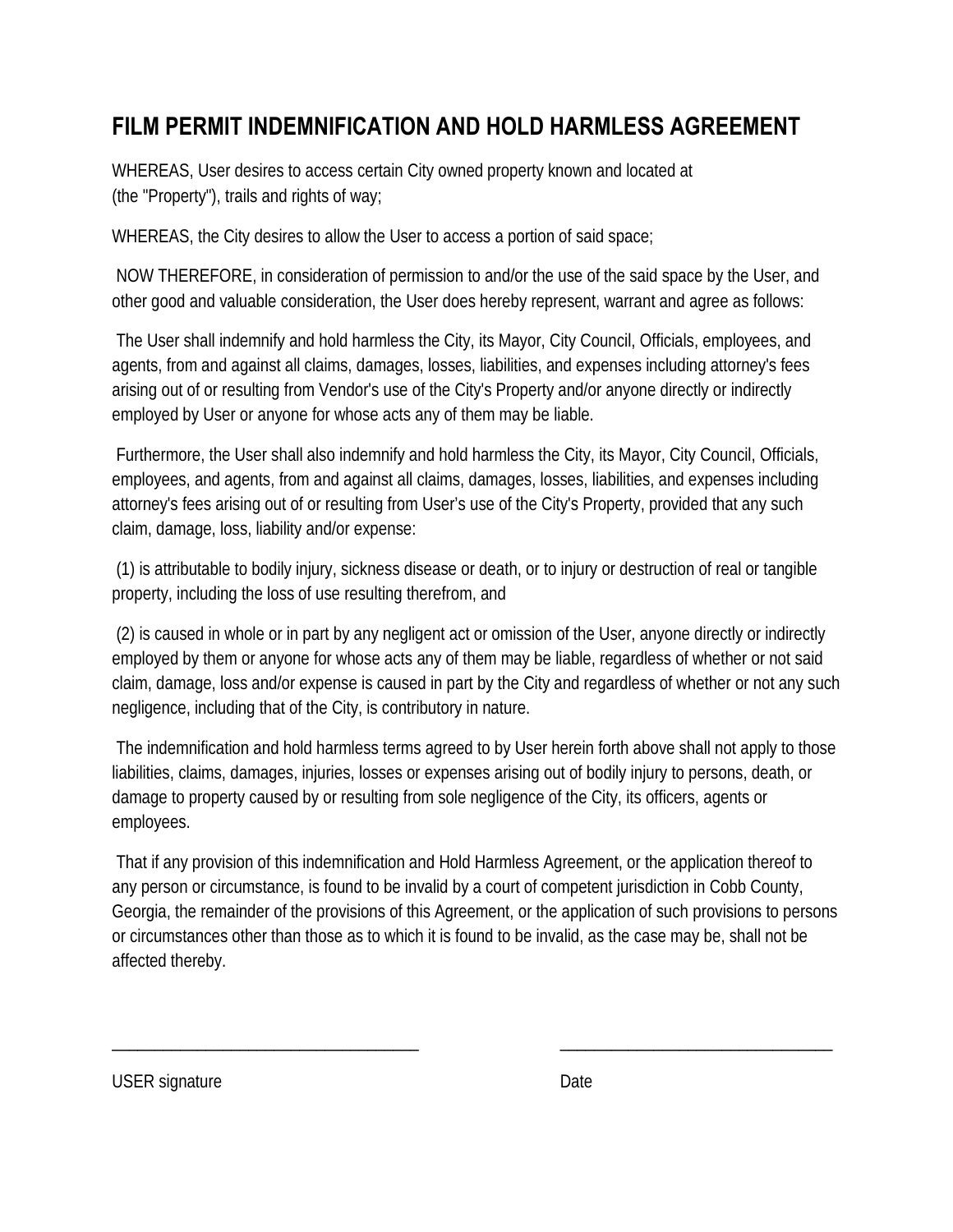## **CITY OF POWDER SPRINGS - FILM PERMIT APPLICATION**

Mailing Address: Attn: Shaun Myers P.O. Box 46 Powder Springs, GA 30127 Shipping Address: Attn: Shaun Myers 4484 Marietta Street Powder Springs, GA 30127



Phone: 770-943-1666 Email: smyers@cityofpowdersprings.org

| <b>FOR OFFICE USE ONLY</b>                                                                                                                                                                                                     |                                                                                                                                                                                                                                                                                                                                                                                                                                                                         |  |  |  |  |  |
|--------------------------------------------------------------------------------------------------------------------------------------------------------------------------------------------------------------------------------|-------------------------------------------------------------------------------------------------------------------------------------------------------------------------------------------------------------------------------------------------------------------------------------------------------------------------------------------------------------------------------------------------------------------------------------------------------------------------|--|--|--|--|--|
| <b>LOW IMPACT FILM APPLICATION</b>                                                                                                                                                                                             |                                                                                                                                                                                                                                                                                                                                                                                                                                                                         |  |  |  |  |  |
| The information below is a request for approval of a filming permit. If the film activities proposed below create undue<br>hardship for you, please contact the Economic Development Department by the close of business<br>on |                                                                                                                                                                                                                                                                                                                                                                                                                                                                         |  |  |  |  |  |
| <b>HIGH IMPACT FILM APPLICATION</b>                                                                                                                                                                                            |                                                                                                                                                                                                                                                                                                                                                                                                                                                                         |  |  |  |  |  |
|                                                                                                                                                                                                                                | The information below is a request for approval of a filming permit that will require services from your department that<br>go above and beyond those generally provided. Please review the request and determine if this request can<br>be handled and provide the film office with associated fees and charges by with a series of the handled and provide the film office with associated fees and charges by with a series of the series of the series of the handl |  |  |  |  |  |
|                                                                                                                                                                                                                                |                                                                                                                                                                                                                                                                                                                                                                                                                                                                         |  |  |  |  |  |
| Address                                                                                                                                                                                                                        |                                                                                                                                                                                                                                                                                                                                                                                                                                                                         |  |  |  |  |  |
|                                                                                                                                                                                                                                |                                                                                                                                                                                                                                                                                                                                                                                                                                                                         |  |  |  |  |  |
|                                                                                                                                                                                                                                |                                                                                                                                                                                                                                                                                                                                                                                                                                                                         |  |  |  |  |  |
| Type: Feature Film ___ TV Movie ___ TV Series ___ Commercial___ Still Photo___ Other_______                                                                                                                                    |                                                                                                                                                                                                                                                                                                                                                                                                                                                                         |  |  |  |  |  |
|                                                                                                                                                                                                                                |                                                                                                                                                                                                                                                                                                                                                                                                                                                                         |  |  |  |  |  |
|                                                                                                                                                                                                                                |                                                                                                                                                                                                                                                                                                                                                                                                                                                                         |  |  |  |  |  |
| Prep/wrap outside listed time? No ________ Yes ___________ If yes, see page 2.                                                                                                                                                 |                                                                                                                                                                                                                                                                                                                                                                                                                                                                         |  |  |  |  |  |
|                                                                                                                                                                                                                                |                                                                                                                                                                                                                                                                                                                                                                                                                                                                         |  |  |  |  |  |
|                                                                                                                                                                                                                                |                                                                                                                                                                                                                                                                                                                                                                                                                                                                         |  |  |  |  |  |
| Number in cast ________ Crew ______ Extras ______                                                                                                                                                                              |                                                                                                                                                                                                                                                                                                                                                                                                                                                                         |  |  |  |  |  |
|                                                                                                                                                                                                                                |                                                                                                                                                                                                                                                                                                                                                                                                                                                                         |  |  |  |  |  |
|                                                                                                                                                                                                                                |                                                                                                                                                                                                                                                                                                                                                                                                                                                                         |  |  |  |  |  |
|                                                                                                                                                                                                                                |                                                                                                                                                                                                                                                                                                                                                                                                                                                                         |  |  |  |  |  |
|                                                                                                                                                                                                                                |                                                                                                                                                                                                                                                                                                                                                                                                                                                                         |  |  |  |  |  |
|                                                                                                                                                                                                                                |                                                                                                                                                                                                                                                                                                                                                                                                                                                                         |  |  |  |  |  |
|                                                                                                                                                                                                                                |                                                                                                                                                                                                                                                                                                                                                                                                                                                                         |  |  |  |  |  |
|                                                                                                                                                                                                                                |                                                                                                                                                                                                                                                                                                                                                                                                                                                                         |  |  |  |  |  |